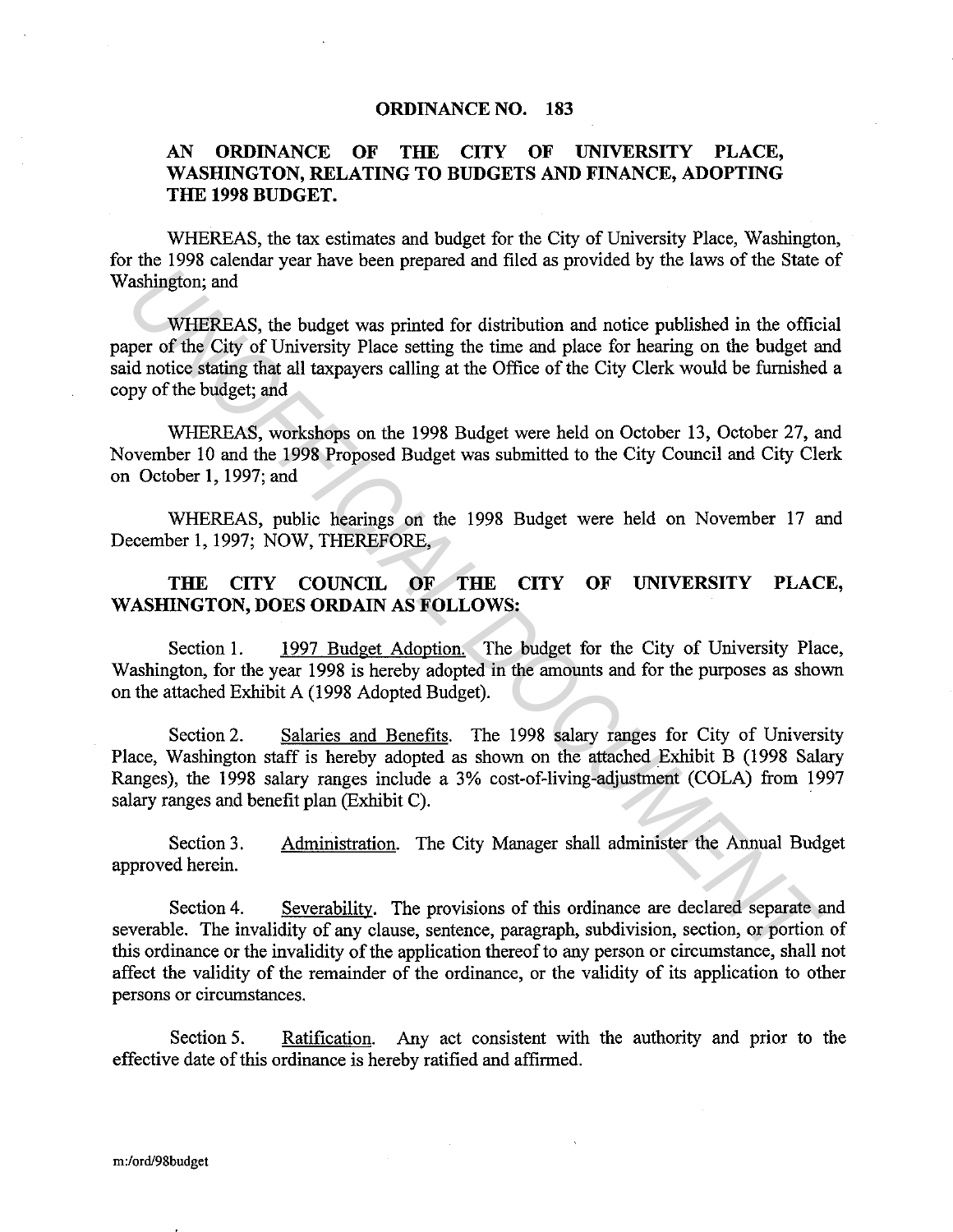Section 6. Publication and Effective Date. A summary of this ordinance consisting of its title shall be published in the official newspaper of the City. This ordinance shall be effective January **1,** 1998.

## **PASSED BY THE CITY COUNCIL ON DECEMBER 15, 1997**

Linda Bird, Mayor

**ATTEST:**  Diven nutter **The Column City Clerk**<br> **EXAMPLEM AS TO FORM:**<br> *I* (*inditing*) / *Lett*<br> *I* (*inditing*) / *Lett*<br> **Individual Document** 17, 1999<br> **Interview Date:** December 22, 1999

Susan Matthew, City Clerk

Date of Publication: December 17, 1997 Effective Date: December 22, 1997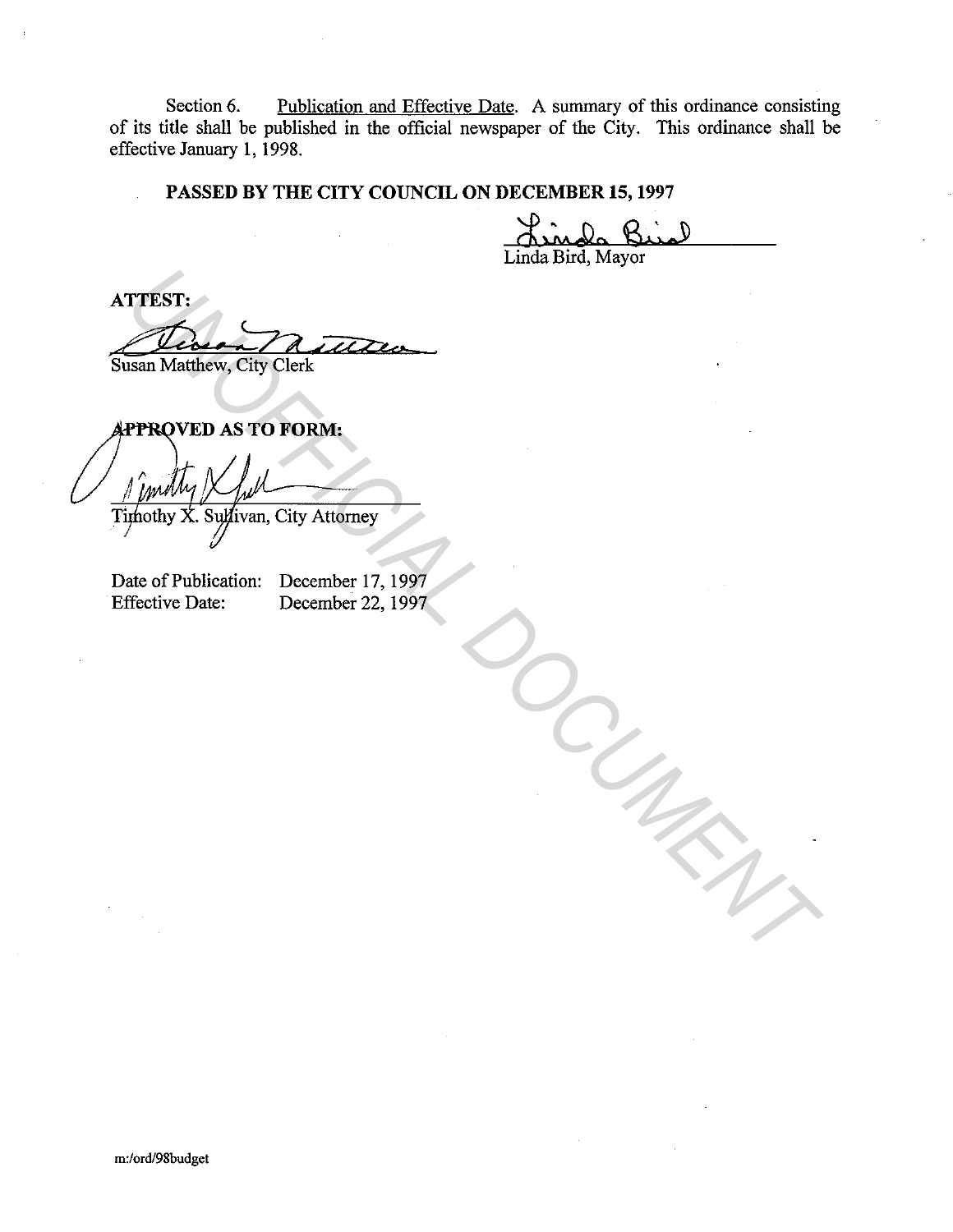### **EXHIBIT A CITY OF UNIVERSITY PLACE 1998 Adopted Budget**

|                     |                                       |    | REVENUES           |                                           | <b>EXPENDINURES</b> |    |                |
|---------------------|---------------------------------------|----|--------------------|-------------------------------------------|---------------------|----|----------------|
|                     |                                       |    | <b>&amp; OTHER</b> |                                           | <b>8 OTHER</b>      |    | ENDING         |
|                     | FUND.                                 |    | <b>SCURCES</b>     |                                           | <b>USES</b>         |    | <b>BALANCE</b> |
| <b>Operating</b>    |                                       |    |                    |                                           |                     |    |                |
| General             |                                       |    |                    |                                           |                     |    |                |
| 001                 | General                               | \$ | 9,045,592          | \$                                        | 8898,648            | \$ | 146,944        |
|                     | <b>Special Revenue</b>                |    |                    |                                           |                     |    |                |
| 101                 | <b>Street</b>                         |    | 1,323,546          |                                           | 1,323,546           |    |                |
| 102                 | <b>Arterial Street</b>                |    | 221,933            |                                           | 221,933             |    |                |
|                     | 103 Real Estate Excise Tax            |    | 1,467,583          |                                           | 1,467,583           |    |                |
| 120                 | Path & Trails                         |    | 10,836             |                                           |                     |    | 10,836         |
| 140                 | Surface Water Mgmt                    |    | 570,559            |                                           | 569,883             |    | 676            |
| 188                 | <b>Strategic Reserve</b>              |    | 500,000            |                                           |                     |    | 500,000        |
|                     | Sub-total Special Revenue             |    | 4,094,457          |                                           | 3,582,945           |    | 511,512        |
| <b>Debt Service</b> |                                       |    |                    |                                           |                     |    |                |
| 201                 | Dept Service                          |    | 788,102            |                                           | 788,102             |    |                |
|                     | <b>Sub-total Debt Service Funds</b>   |    | 788,102            |                                           | 788,102             |    |                |
|                     | Total Operating                       |    | 13,928,151         |                                           | 13,269,695          |    | 658 456        |
|                     |                                       |    |                    |                                           |                     |    |                |
|                     | Capital Improvement                   |    |                    |                                           |                     |    |                |
| 301                 | Parks CIP                             |    | 1,969,854          |                                           | 1,593,000           |    | 376,854        |
| 302                 | Public Works CIP                      |    | 4,193,909          |                                           | 4,190,889           |    | 3,020          |
| 303                 | 1996 Bond Construction                |    | 962,594            |                                           | 962,594             |    |                |
|                     | Sub-total CIP                         |    | 7,126,357          |                                           | 6746,483            |    | 379,874        |
| Internal Service    |                                       |    |                    |                                           |                     |    |                |
| 501                 | Fleet & Equipment                     |    | 472,255            |                                           | 375,410             |    | 96,845         |
| 502                 | <b>Community Information Services</b> |    | 806,152            |                                           | 596,976             |    | 209,176        |
| 505                 | <b>Property Management</b>            |    | 165,370            |                                           | 165,370             |    |                |
| 506                 | Risk Management                       |    | 98,895             |                                           | 98,895              |    |                |
|                     | Sub-total Internal Service            |    | 1,542,672          |                                           | 1,236,651           |    | 306,021        |
|                     | <b>Total Budget</b>                   | S  | 22,597,180         | $\mathcal{S}^{\mathcal{S}}_{\mathcal{S}}$ | 21 252 329          | Г. | 1,344,351      |
|                     |                                       |    |                    |                                           |                     |    |                |
|                     |                                       |    |                    |                                           |                     |    |                |
|                     |                                       |    |                    |                                           |                     |    |                |
|                     |                                       |    |                    |                                           |                     |    |                |
|                     |                                       |    |                    |                                           |                     |    |                |
|                     |                                       |    |                    |                                           |                     |    |                |
|                     |                                       |    |                    |                                           |                     |    |                |
|                     |                                       |    |                    |                                           |                     |    |                |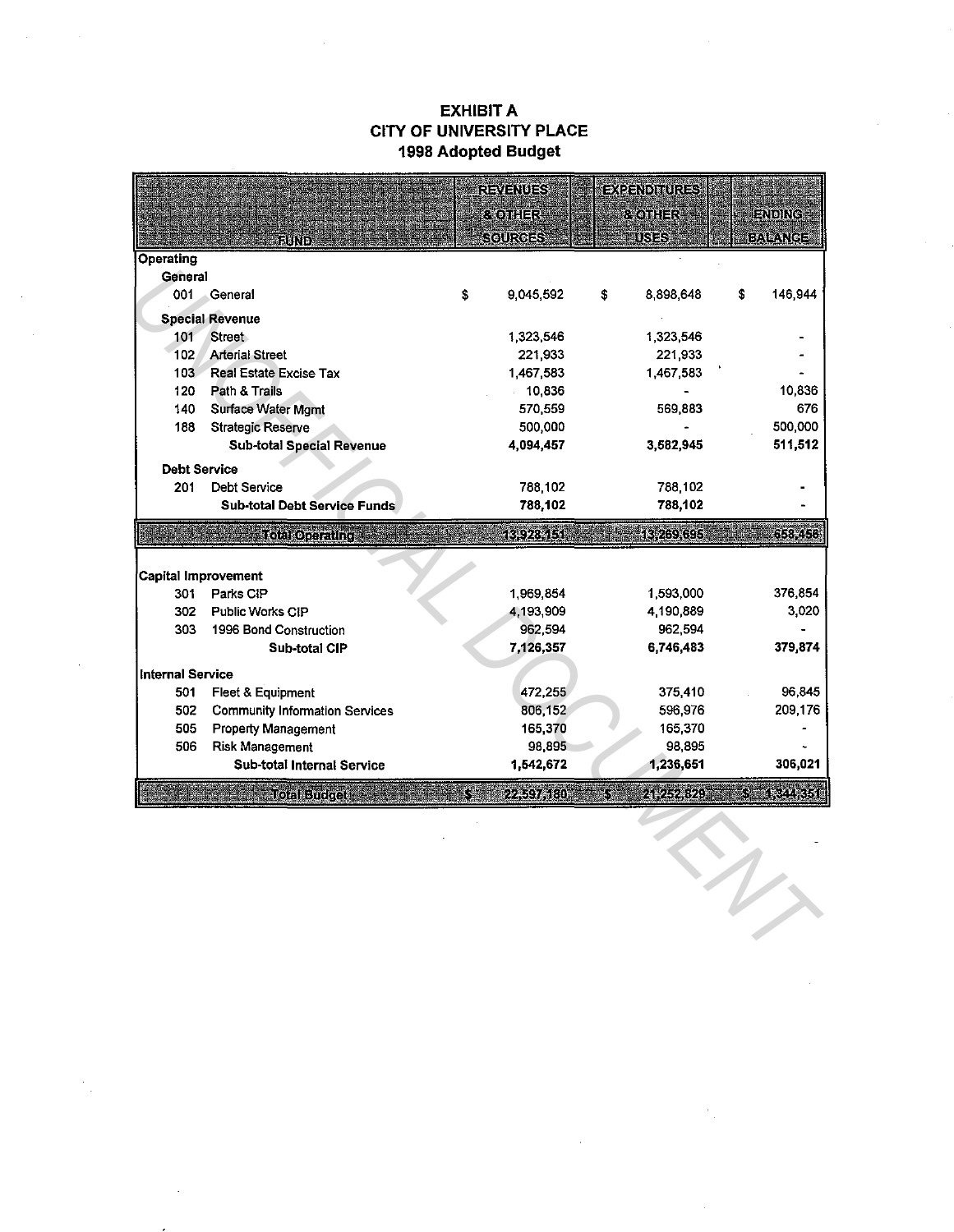## **EXHIBIT B** CITY OF UNIVERSITY PLACE Proposed 1998 Salary Range

|                                             | 10.97               |         | 1993     |          |       |
|---------------------------------------------|---------------------|---------|----------|----------|-------|
| <b>Resition</b>                             | <b>Salary Range</b> | Low     | Middle   | Hildh    | Grade |
|                                             |                     |         |          |          |       |
| Governance & Management                     |                     |         |          |          |       |
| City Manager                                | 5,826-7,375         | 5,945   | 6,735    | 7,525    | 65    |
| Assistant to the City Manager               | 3,081-3,900         | 3,002   | 3,401    | 3,800    | 38    |
| <b>Executive Secretary</b>                  | 2,465-3,120         | 2,647   | 2,999    | 3,350    | 27    |
| Intern                                      | 8.00/hr - 10.00/hr  | 8.00/hr | 10.00/hr | 12.00/hr | n/a   |
| City Clerk                                  | 3,255-4,500         | 3,792   | 4,296    | 4,800    | 47    |
| Deputy City Clerk                           | 2.315-2,930         | 2,489   | 2,820    | 3,150    | 21    |
| Office Specialist III                       | 2,315-2,930         | 2,489   | 2,820    | 3,150    | 21    |
| <b>City Attorney</b>                        | 5,522-6,990         | 5,633   | 6,417    | 7,200    | 58    |
| <b>Assistant City Attorney</b>              | 3,255-4,500         | 3,792   | 4,296    | 4,800    | 47    |
| Paralegal                                   | 2.740-3,340         | 2,836   | 3,268    | 3,700    | 33    |
|                                             |                     |         |          |          |       |
| <b>Community Services</b>                   |                     |         |          |          |       |
| CSD Director                                | 5,267-6,667         | 5,372   | 6,086    | 6,800    | 55    |
| Department Administrative Secretary         | 2,374-3,005         | 2,544   | 2,882    | 3,220    | 23    |
| Office Assistant II                         | 2,094-2,650         | 2,133   | 2,417    | 2,700    | 17    |
| Office Assistant I                          | 1,809-2,290         | 1,857   | 2,104    | 2,350    | 14    |
| Maintenance Worker I                        | 2,133-2,700         | 2,133   | 2,417    | 2,700    | 17    |
| <b>Finance Manager</b>                      | 3,660-4,870         | 4,108   | 4,654    | 5,200    | 50    |
| Accountant                                  | 2,923-3,700         | 3,002   | 3,401    | 3,800    | 38    |
| Finance Specialist                          | 2,315-2,930         | 2,647   | 2,999    | 3,350    | 27    |
| HR & Public Safety Manager                  | 3,255-4,500         | 3,792   | 4,296    | 4,800    | 47    |
| Office Specialist III                       | 2,315-2,930         | 2,489   | 2,820    | 3,150    | 21    |
| <b>COPS MORE Grant Coordinator</b>          | 1,809-2,290         | 1,809   | 2,050    | 2,290    | 13    |
| <b>Information Services Manager</b>         | 3,255-4,500         | 4,108   | 4,654    | 5,200    | 50    |
| <b>Information Systems Engineer</b>         | 3,419-4,326         | 3,397   | 3,874    | 4,350    | 44    |
| Office Specialist III                       | 2,315-2,930         | 2,489   | 2,820    | 3,150    | 21    |
|                                             |                     |         |          |          |       |
| <b>Planning &amp; Community Development</b> |                     |         |          |          |       |
| PCD Director                                | 5,267-6,667         | 5,372   | 6,086    | 6,800    | 55    |
| Department Administrative Secretary         | 2,374-3,005         | 2,544   | 2,882    | 3,220    | 23    |
| Parks & Recreation Manager                  | 3,255-4,500         | 3,792   | 4,296    | 4,800    | 47    |
| <b>Recreation Supervisor</b>                | N/A                 | 2,836   | 3,268    | 3,700    | 33    |
| Recreation Coordinator                      | 2,465-3,120         | 2,544   | 2,882    | 3,220    | 23    |
| Maintenance Worker I                        | 2,133-2,700         | 2,133   | 2,417    | 2,700    | 12    |
| Office Assistant I                          | 1,809-2,290         | 1,857   | 2,104    | 2,350    | 14    |
| <b>Planning Manager</b>                     | 3,255-4,500         | 3,792   | 4,296    | 4,800    | 47    |
| <b>Senior Planner</b>                       | 3,279-4,150         | 3,397   | 3,874    | 4,350    | 44    |
| <b>Associate Planner</b>                    | 2,923-3,700         | 3,002   | 3,401    | 3,800    | 38    |
| <b>Assistant Planner</b>                    | 2,465-3,120         | 2,544   | 2,882    | 3,220    | 23    |
| <b>Building Official</b>                    | 3,255-4,500         | 3,792   | 4,296    | 4,800    | 47    |
| <b>Building Inspector</b>                   | 2,923-3,700         | 3,002   | 3,401    | 3,800    | 38    |
| <b>Codes Enforcement Officer</b>            | 2,465-3,120         | 2,544   | 2,882    | 3,220    | 23    |
| Permits Manager                             | 3,081-3,900         | 3,792   | 4,296    | 4,800    | 47    |
| Office/Permits Specialist III               | 2,315-2,930         | 2,489   | 2,820    | 3,150    | 21    |
| Office Assistant I                          | 1,809-2,290         | 1,857   | 2,104    | 2,350    | 14    |

 $\mathcal{L}^{\mathcal{L}}$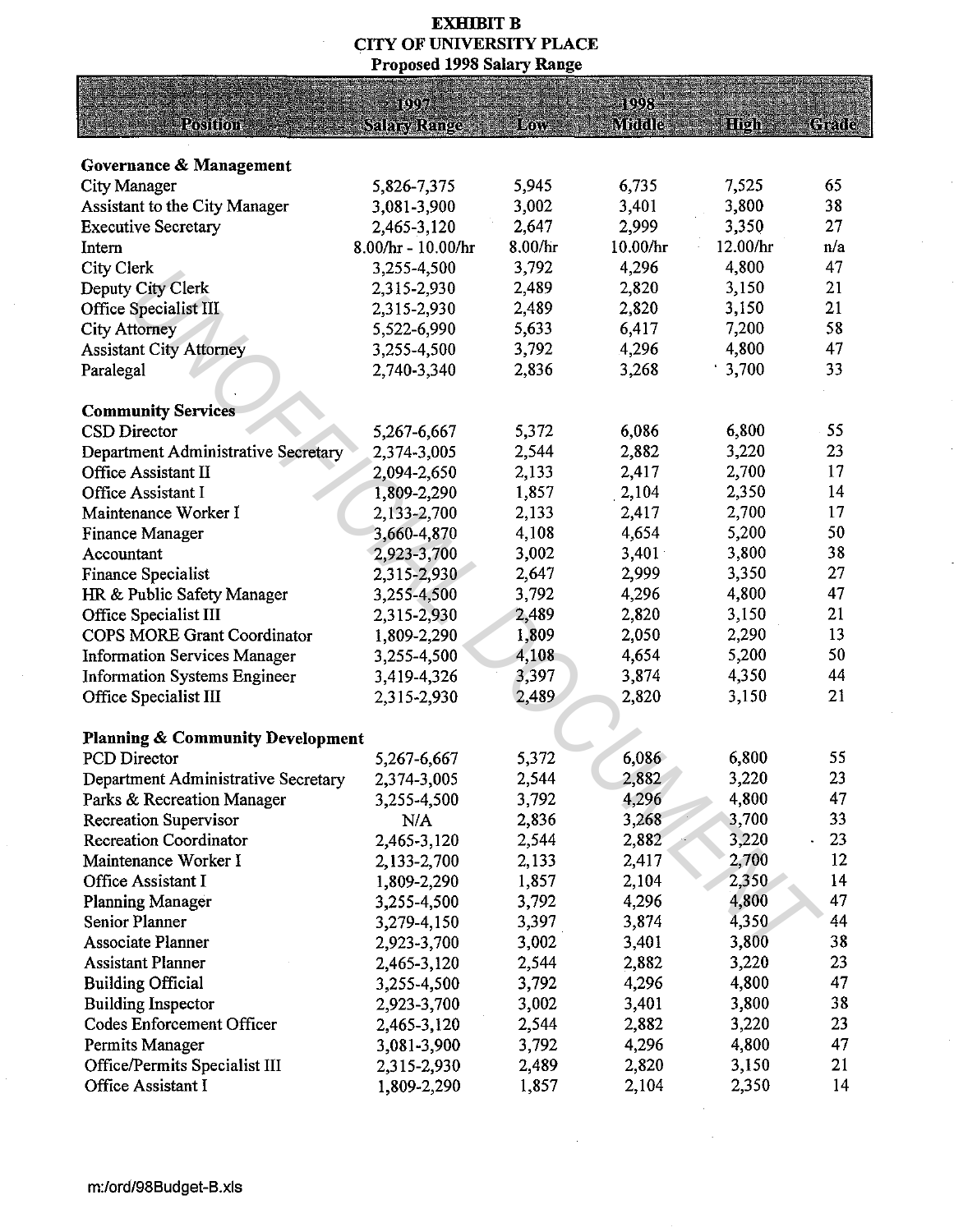### **EXHIBIT B CITY OF UNIVERSITY PLACE Proposed 1998 Salary Range**

|                                       | 1997                 |       | 1998   |       |       |
|---------------------------------------|----------------------|-------|--------|-------|-------|
| Postfon                               | <b>Salary Range</b>  | Low   | Mroble | 1810h | Grade |
| <b>Public Works &amp; Engineering</b> |                      |       |        |       |       |
| PW Director                           | 5,267-6,667          | 5,372 | 6,086  | 6,800 | 55    |
| Department Administrative Secretary   | 2,374-3,005          | 2,544 | 2,882  | 3,220 | 23    |
| Engineering Manager/City Engineer     | 3,926-4,970          | 4,108 | 4,654  | 5,200 | 50    |
| Project Engineer                      | 3,279-4,150          | 3,397 | 3,874  | 4,350 | 44    |
| <b>Engineering Inspector</b>          | 2,862-3,700          | 3,002 | 3,401  | 3,800 | 38    |
| <b>Engineering Technician</b>         | 2,836-3,590          | 2,836 | 3,268  | 3,700 | 33    |
| Office Specialist III                 | 2,315-2,930          | 2,489 | 2,820  | 3,150 | 21    |
| <b>Public Works Superintendent</b>    | 3,255-4,500          | 3,792 | 4,296  | 4,800 | 47    |
| Maintenance Worker III                | 2,465-3,120          | 2,647 | 2,999  | 3,350 | 27    |
| Maintenance Worker II                 | 2,315-2,930          | 2,544 | 2,882  | 3,220 | 23    |
| Maintenance Worker I                  | 2,133-2,700          | 2,133 | 2,417  | 1,700 | 17    |
| Office Assistant I                    | 1,809-2,290          | 1,857 | 2,104  | 2,350 | 14    |
| Maintenance Laborer/Trainee           | $8.50/hr - 14.42/hr$ | 1,213 | 1,894  | 2,574 | 12    |
|                                       |                      |       |        |       |       |